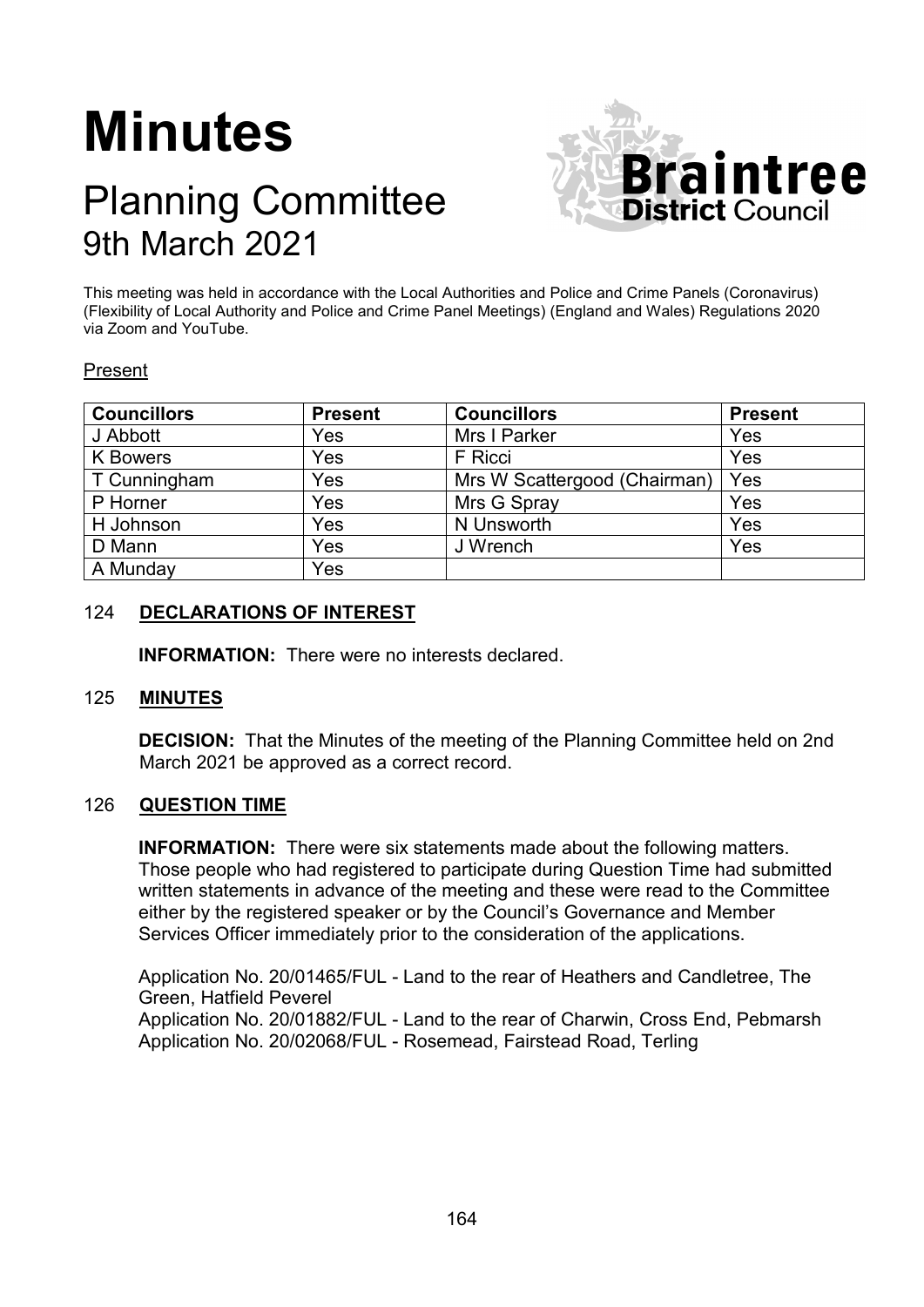Principally, these Minutes record decisions taken only and, where appropriate, the reasons for the decisions.

## 127 **PLANNING APPLICATIONS APPROVED**

Planning Application No. 20/01516/HH - 23 Greenfields, Gosfield was determined en bloc.

**DECISION:** That the undermentioned planning applications be approved under the Town and Country Planning Act 1990, including Listed Building Consent where appropriate, subject to the conditions and reasons contained in the Planning Development Manager's report, as amended below. Details of these planning applications are contained in the Register of Planning Applications.

| Plan No.                    | Location            | Applicant(s)  | <b>Proposed Development</b>                                                                                                                                        |
|-----------------------------|---------------------|---------------|--------------------------------------------------------------------------------------------------------------------------------------------------------------------|
| *20/01465/FUL<br>(APPROVED) | Hatfield<br>Peverel | Mr Ian Newman | Erection of 7 No. two storey<br>dwelling houses,<br>accompanied with 17<br>dedicated parking spaces,<br>land to the rear of Heathers<br>and Candletree, The Green. |

Members of the Planning Committee were advised that some of the text on page 22 of the published Agenda relating to this application was missing. The missing text related to the Habitat Regulations Assessment (HRA) and should read as follows:-

#### 'Habitat Regulations Assessment (HRA)

The Ecology Officer identifies that the site is situated within the Zone of Influence (ZOI) for the Blackwater Estuary SPA/Ramsar site. As such, the developer is required to pay a financial contribution towards off-site visitor management measures for the Blackwater Estuary SPA and Ramsar site (£125.58 per dwelling). In accordance with s.111 of the 1972 Local Government Act, the developer has agreed to pay this contribution (£879.06) up-front prior to any decision on the application being issued opposed to entering into a separate unilateral undertaking. As such, it is considered the development would not have an unacceptable impact on the Blackwater Estuary SPA/Ramsar site.'

It was reported that the requisite HRA payment had been made by the applicant.

Hatfield Peverel Parish Council submitted a written statement against this application, which was read to the Committee by Parish Councillor M Renow prior to the consideration of the application.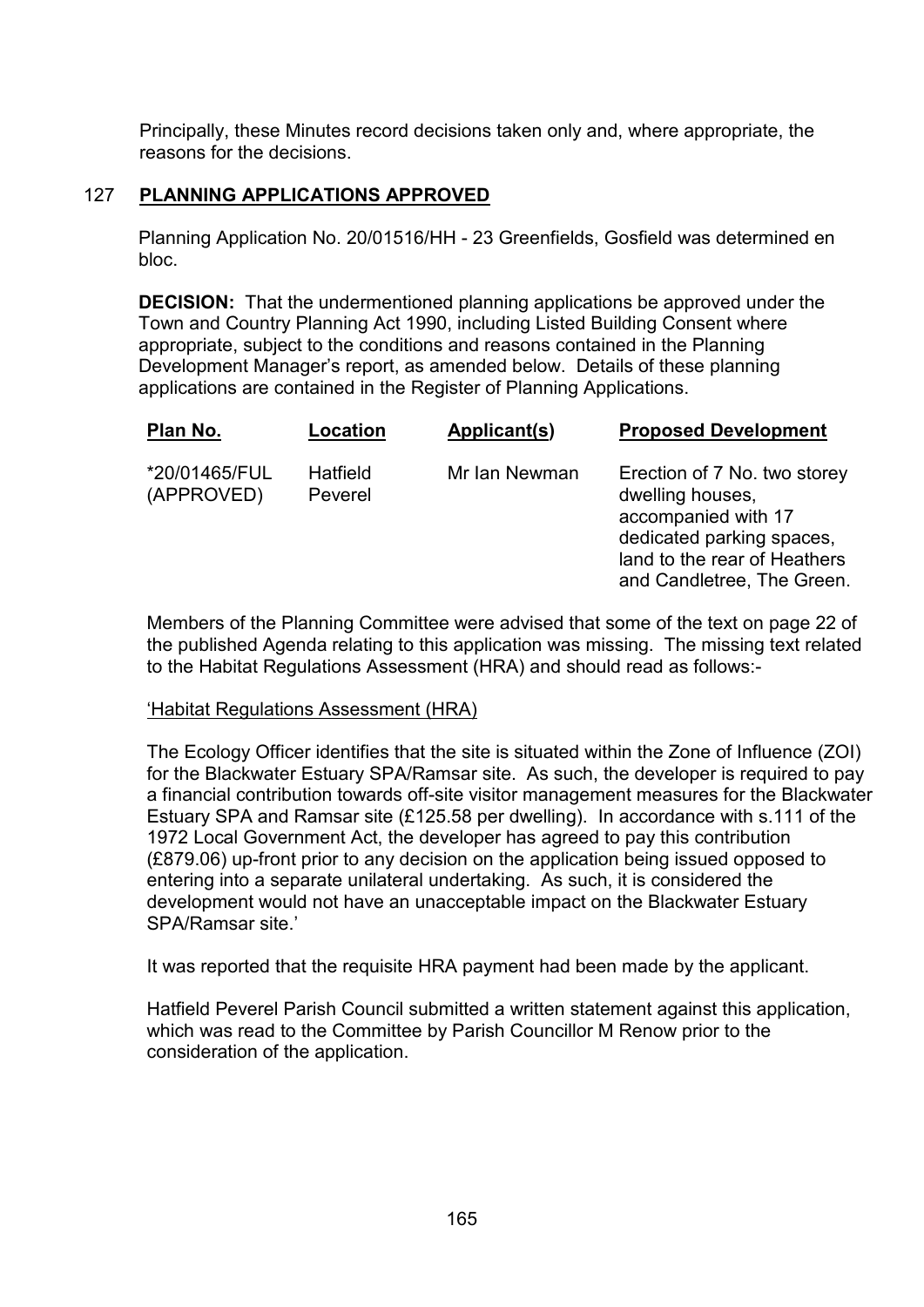A motion to refuse this application was moved and seconded, but on being put to the vote the motion was declared **LOST**.

| Plan No.                    | Location | Applicant(s)        | <b>Proposed Development</b>                                                                                                           |
|-----------------------------|----------|---------------------|---------------------------------------------------------------------------------------------------------------------------------------|
| *20/01516/HH<br>(APPROVED)  | Gosfield | Arco Projects Ltd   | Loft extension, fenestration<br>alterations and internal<br>alterations, 23 Greenfields.                                              |
| Plan No.                    | Location | <b>Applicant(s)</b> | <b>Proposed Development</b>                                                                                                           |
| *20/01517/FUL<br>(APPROVED) | Gosfield | Arco Projects Ltd   | Erection of 1 No. detached<br>dwelling and creation of new<br>vehicular access, 23<br>Greenfields.                                    |
| <u>Plan No.</u>             | Location | <b>Applicant(s)</b> | <b>Proposed Development</b>                                                                                                           |
|                             |          |                     |                                                                                                                                       |
| *20/01882/FUL<br>(APPROVED) | Pebmarsh | Mr S Patten         | Erection of 4 No. detached<br>bungalows with associated<br>garages, access and amenity,<br>land to the rear of Charwin,<br>Cross End. |

The Committee approved this application, subject to the amendment of Condition No. 3 and the amendment of an Approved Plan as follows:-

#### Amended Condition

3. The development hereby permitted shall be implemented in accordance with the detailed finished levels as shown on drawing number 3506:002b.

#### Amended Approved Plan

Plan No. 3506:002b (supersedes Plan No. 3506:002)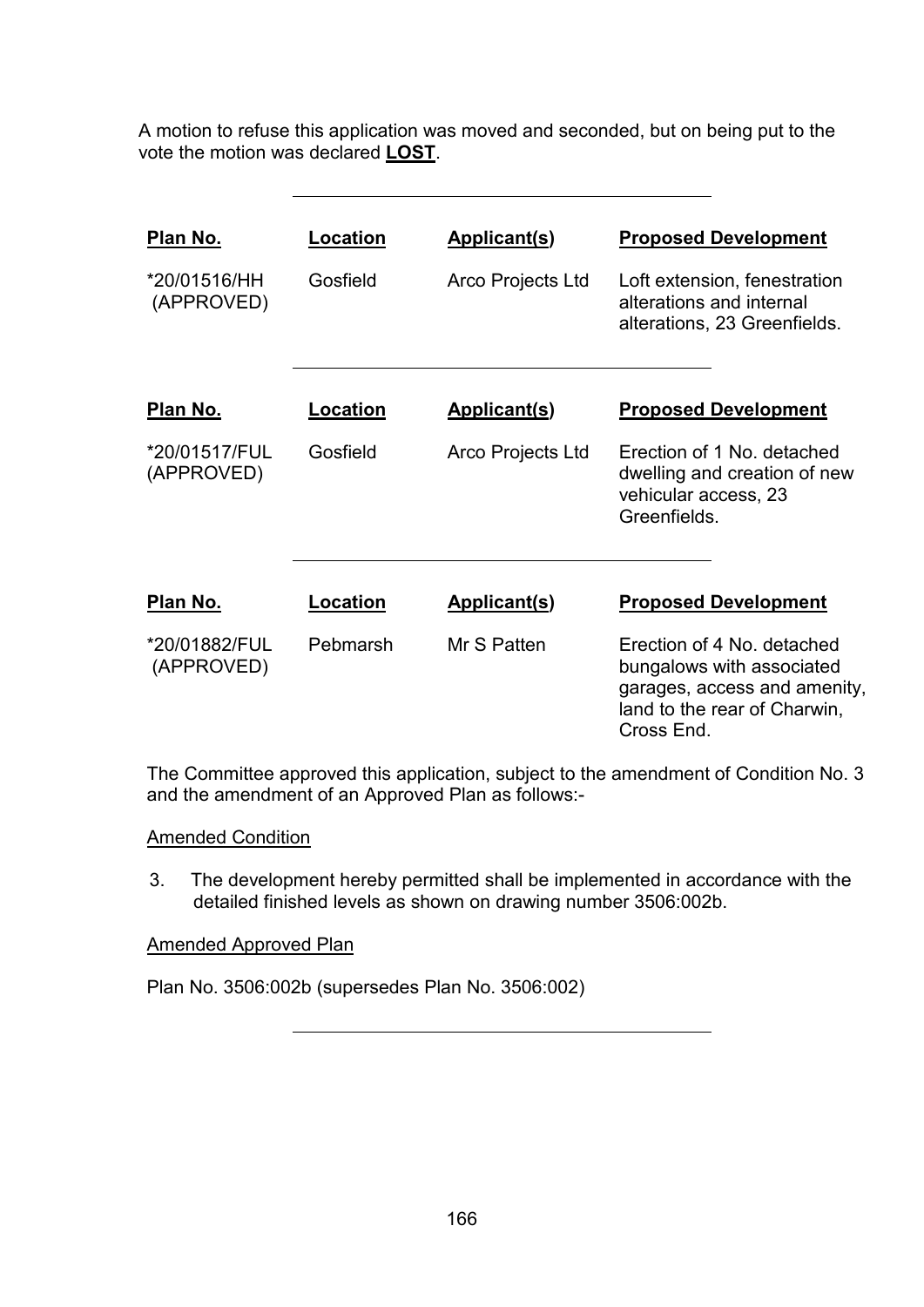|  | Plan No. | Location | Applicant(s) |
|--|----------|----------|--------------|
|--|----------|----------|--------------|

**Proposed Development**

\*20/02068/FUL (APPROVED) **Terling** 

Mr and Mrs **Cheshire** 

Demolition of existing detached dwellinghouse and erection of a replacement 2/3 storey detached dwellinghouse, Rosemead, Fairstead Road.

The Committee approved this application, subject to the amendment of Condition No. 3, an additional Information to Applicant and the amendment of an Approved Plan as follows:-

#### Amended Condition

3. The development hereby permitted shall be implemented in accordance with the detailed finished levels as shown on drawing number A02-03A.

#### Additional Information to Applicant

2. You are advised to ensure retention and protection of all existing hedgerows and trees on and adjoining the site throughout the course of the development being carried out.

#### Amended Approved Plan

### Plan No. A02-03A (supersedes Plan No. A02-03)

Terling and Fairstead Parish Council submitted a written statement against this application, which was read to the Committee by the District Council's Governance and Member Services Officer prior to the consideration of the application.

During the consideration of this application transmission of the meeting via the Council's YouTube channel temporarily ceased. In the circumstances, the Chairman requested the Committee to consider the application again to enable members of the public to view it. The reconsideration of the application included a presentation by a Planning Officer, discussion by Members of the Committee, and their vote. Two statements which had been submitted for consideration during Question Time had been read earlier in the meeting. These had also been forwarded to Members of the Committee in advance of the meeting and they were available to view on the Council's website.